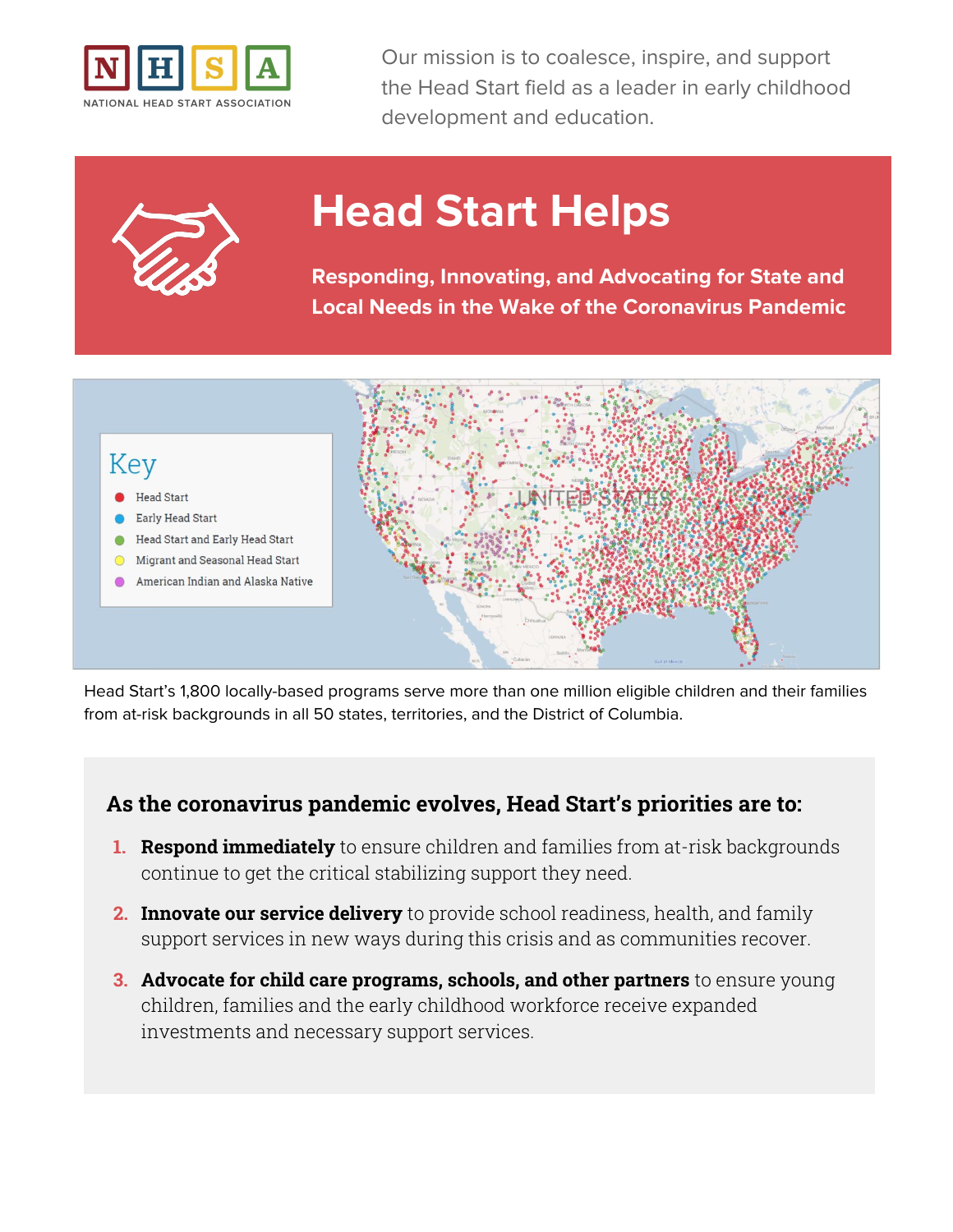

# **1. Head Start Responds**

During this crisis, most Head Start and Early Head Start facilities are closed due to state and local orders. However, thanks to [ongoing](https://eclkc.ohs.acf.hhs.gov/physical-health/article/coronavirus-prevention-response) federal support and [flexibility](https://eclkc.ohs.acf.hhs.gov/physical-health/article/coronavirus-prevention-response) from the federal Office of Head Start, local programs continue to serve their communities in some or all of the following ways:

- **Some Head Start programs are serving children of [essential](https://www.kitsapsun.com/story/news/local/2020/03/18/childcare-kitsap-prioritized-emergency-and-essential-personnel/2865857001/) [workers](https://www.kitsapsun.com/story/news/local/2020/03/18/childcare-kitsap-prioritized-emergency-and-essential-personnel/2865857001/)**, in areas where this is possible and in partnership with local community leaders.
- **All Head Start programs are operating** and [working](https://medium.com/@NatlHeadStart/when-covid-19-shuts-everything-down-head-start-steps-up-9c8007fca792) quickly to provide remote learning [opportunities](https://medium.com/@NatlHeadStart/when-covid-19-shuts-everything-down-head-start-steps-up-9c8007fca792) and ongoing family support, including addressing food insecurity, letting families know of additional flexibility in Medicaid, unemployment benefits and other supports, and sharing educational information about coronavirus and staying healthy during this crisis.
- **Head Start programs are [providing](http://hsicc.cmail19.com/t/ViewEmail/j/8DB01A093B1228832540EF23F30FEDED/CF7A06A9A53541ECD9767B6002735221) staff with the flexibility to work for other [programs](http://hsicc.cmail19.com/t/ViewEmail/j/8DB01A093B1228832540EF23F30FEDED/CF7A06A9A53541ECD9767B6002735221) outside of their regular work schedules**, recognizing the critical partnerships they have with state-funded pre-K, child care and other early childhood systems.
- **Head Start teachers are undertaking professional [development](https://www.region9hsa.org/covid-19/)** to increase their [credentialing,](https://www.region9hsa.org/covid-19/) skills, and readiness to meet the [emerging](https://www.region9hsa.org/covid-19/) needs of families and children with trauma.
- **Head Start programs are extending their facilities, where possible, and expertise to partners**, including mental health consultation and family engagement supports. See [licensing](https://www.nhsa.org/files/template_-_license_agreement_for_emergency_providers.pdf) [agreement](https://www.nhsa.org/files/template_-_license_agreement_for_emergency_providers.pdf).
- **Head Start programs are [addressing](https://medium.com/@NatlHeadStart/head-start-teachers-reach-out-while-social-distancing-49fcaa8921fa) food insecurity**, delivering food to families and taking advantage of flexibility around the Child and Adult Care Food Program to offer congregate feeding.

"Our families are experiencing stress and anxiety due to the coronavirus. Our program is supplying daily meals, not only for the enrolled student, but for the family as a whole on a drive-by basis. Also, during the pick up of meals to families, we offer take home activities for the children. We are also supplying our Early Head Start families with diapers and pull-ups to take home."

- Claudia Arrieta, Early Head Start School Readiness Coach, Region 19 Head Start, El Paso, TX

### **Take Action With Us:**

Use this [locator](https://eclkc.ohs.acf.hhs.gov/center-locator) tool to find local Head Start [programs](https://eclkc.ohs.acf.hhs.gov/center-locator) with which to partner.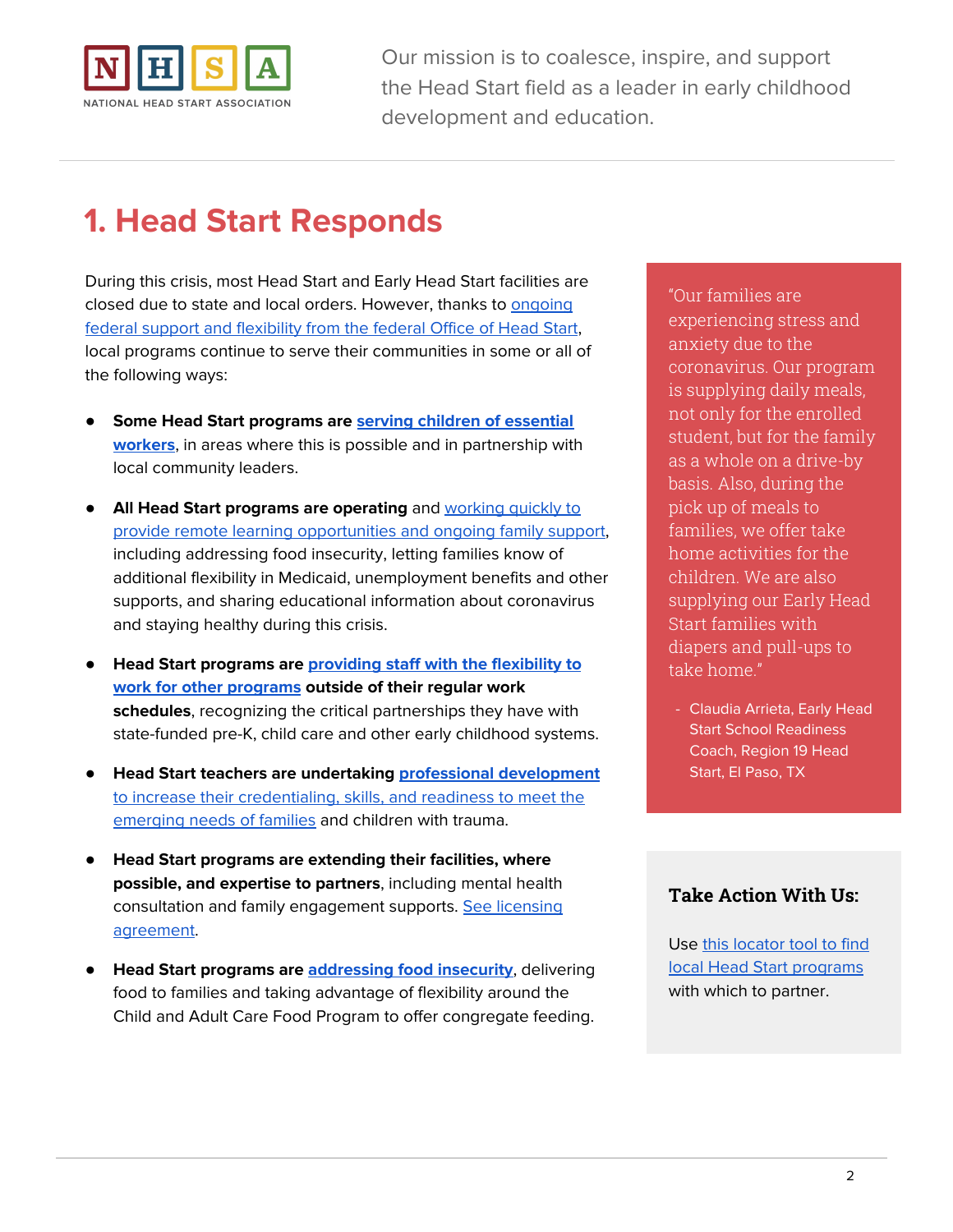

# **2. Head Start Innovates**

### **Summer Learning Partnerships with Head Start**

Through recent congressional and administration support, Head Start programs are planning to be providing supplemental summer learning and family support programs.

These summer learning opportunities will be critical to address the ongoing hardship families face and to ensure young children experiencing increases in poverty and potential trauma are ready for kindergarten, fed, and safe during the summer months.

Grants will be made to Head Start grantees considered "most ready" to operate these programs.

"I think there will be a greater need for mental health services. If we can get children into programs over the summer months, that will help many families as we climb back into life."

Kathy Parson, Executive Director, Benton Franklin Head Start, Richland, WA

#### **Take Action With Us:**

Governors, state agencies, and partners interested in working with their state's Head Start community to explore this funding opportunity are encouraged to reach out [directly](https://www.acf.hhs.gov/ohs) to the Office of [Head](https://www.acf.hhs.gov/ohs) Start and also partner with their state or regional Head Start Association. For assistance in connecting with a state or regional Head Start association, contact NHSA Director of State Affairs, Kent Mitchell, at **kmitchell@nhsa.org**.

States are further encouraged to build on federal requirements for Head Start-public school partnerships by expanding formal collaboration requirements and opportunities. See this recent toolkit from NHSA and the Council of Chief State School [Officers.](https://www.nhsa.org/our-work/initiative/essa-toolkit)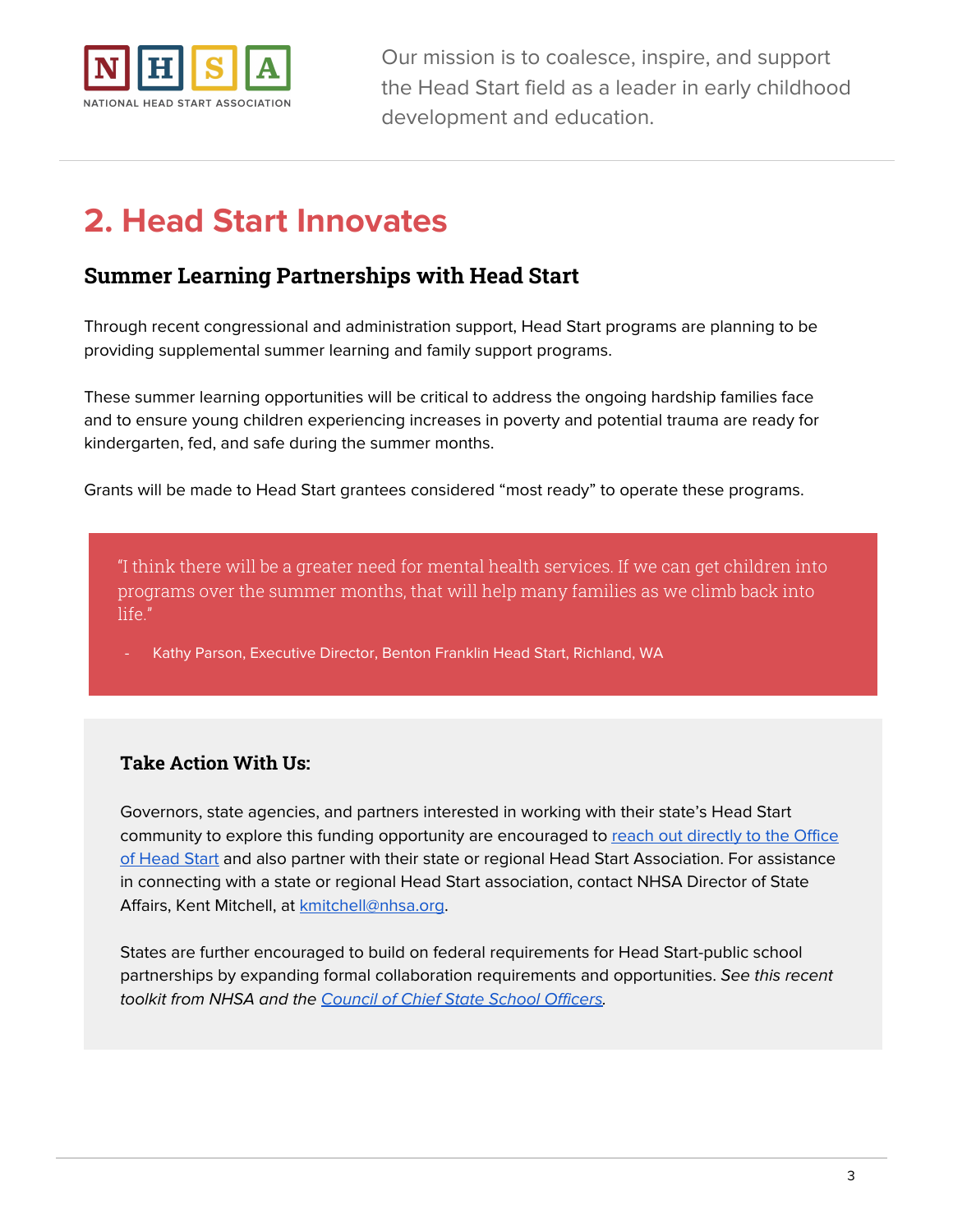

# **3. Head Start Advocates**

# **An Agenda for Governors, State Agencies and State Lawmakers to Support At-Risk Families**

Advocacy for children and families from at-risk backgrounds is key to Head Start's strength. As a community, Head Start listens to our families and the staff that support them when creating strategies to secure funding, policy and program changes that result in better support for young children and families and greater equity.

Based on direct input from the Head Start community, NHSA encourages state policymakers to prioritize the following Immediate, Emerging and Recovery and Resilience priorities to support children and families from at-risk backgrounds.



Every child in a Head Start classroom is fed each day, and for some it may be the only meal they eat that day. Across the country, programs like Promise Early [Education](https://twitter.com/PromiseEEC/status/1243223181655183360) are continuing to ensure that the children they serve are provided with the same high-quality, nutritious meals they receive when centers are open.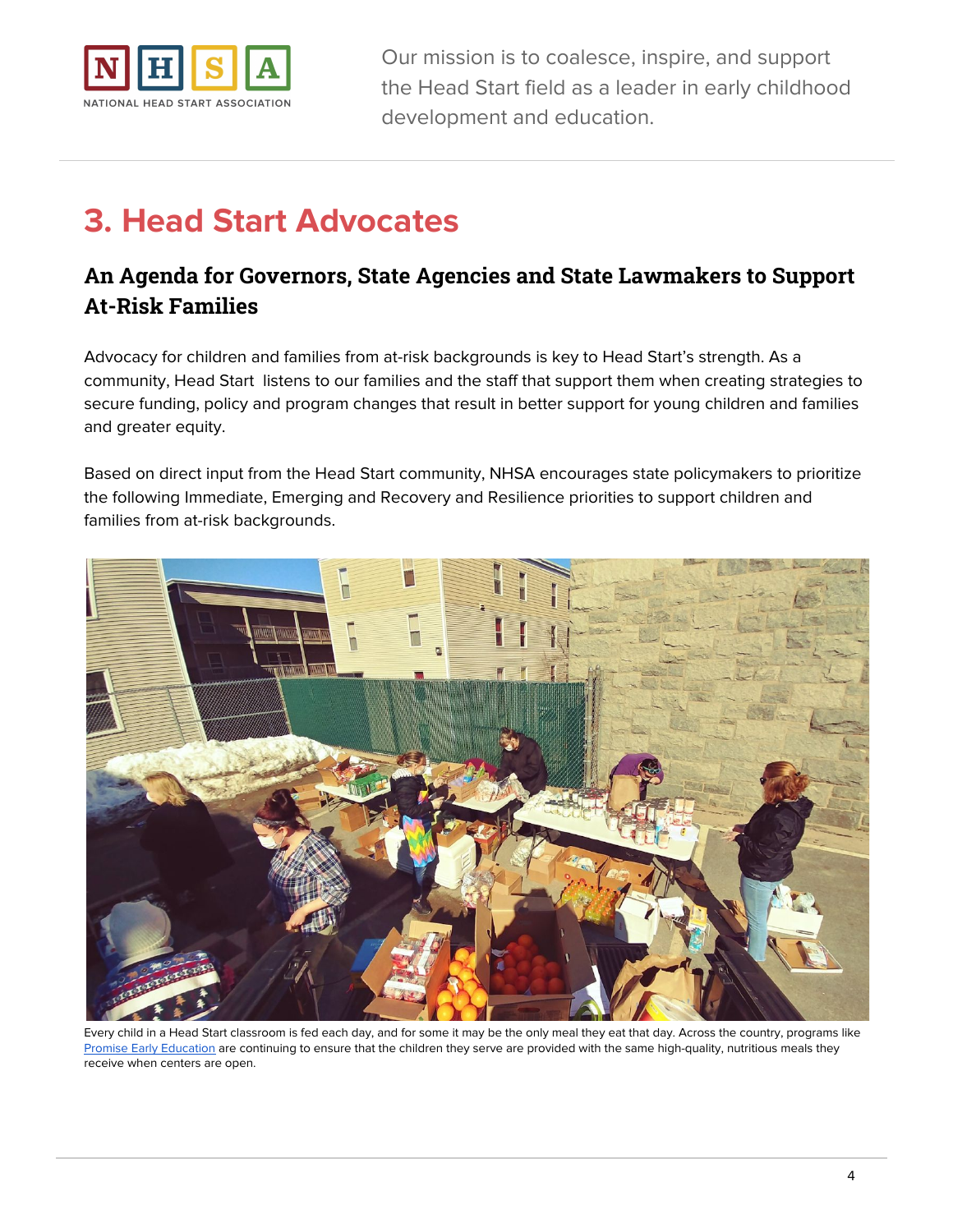

## **Immediate Priorities**

**Immediately invest in child care programs, which are essential community supports, including small business investment.** Child care programs are partners and peers to Head Start, as they often serve similar families and face similar challenges. To ensure the network of care for children remains intact through this crisis, all efforts should be made to keep child care programs from closing their doors permanently due to this crisis. States can start by ensuring that all child care subsidies continue to be paid—regardless of whether a center is open or temporarily closed and whether a parent is still working or newly unemployed. Expanded small business loans and other supports will also be critical in this period of financial uncertainty for programs. Please see other [critical](https://www.ffyf.org/urgent-request-to-congress-for-child-care-sector-in-covid-19-economic-stimulus-package/) child care [recommendations](https://www.ffyf.org/urgent-request-to-congress-for-child-care-sector-in-covid-19-economic-stimulus-package/) supported by NHSA and small [business](https://www.ffyf.org/small-business-administration-sba-loans-immediately-available-to-child-care-providers/) loan [information](https://www.ffyf.org/small-business-administration-sba-loans-immediately-available-to-child-care-providers/) from the First Five Years Fund.

"I believe that families are going to be hit harder in the weeks to come with extra food and utility costs due to having more members home and for longer periods of time than the usual."

Family Service Worker, Eastern Allegheny Council of Head Start, Moorefield, WV

**Expand early childhood access to all "essential" workers, our most vulnerable children, and grandparents taking care of young children.** Millions of parents of young children are considered "essential" personnel. These parents are health workers and emergency personnel, but also are parents who work at grocery stores, maintain the nation's infrastructure, and support the food supply chain. As early childhood programs reopen their classroom doors, access should be prioritized for the children of these families, children who are at-risk (e.g. children with disabilities, in foster care or homeless), and children being cared for by grandparents or other elderly relatives who face additional physical and financial burden.

**Offer hazard pay to any early childhood worker caring for children of essential workers.** Early childhood workers are often themselves parents to young children. Right now, many are risking their well-being to care for the children of other essential workers and they should receive hazard pay--higher compensation--for their public service.

**Immediately invest in expanded child abuse and domestic violence prevention strategies, to prevent an upsurge in abuse cases and family dislocation.** To prevent child abuse and domestice violence during quarantine, community-level plans led by social workers, case workers, and community partners—especially proven whole-family intervention models like Head Start—should be created and funded.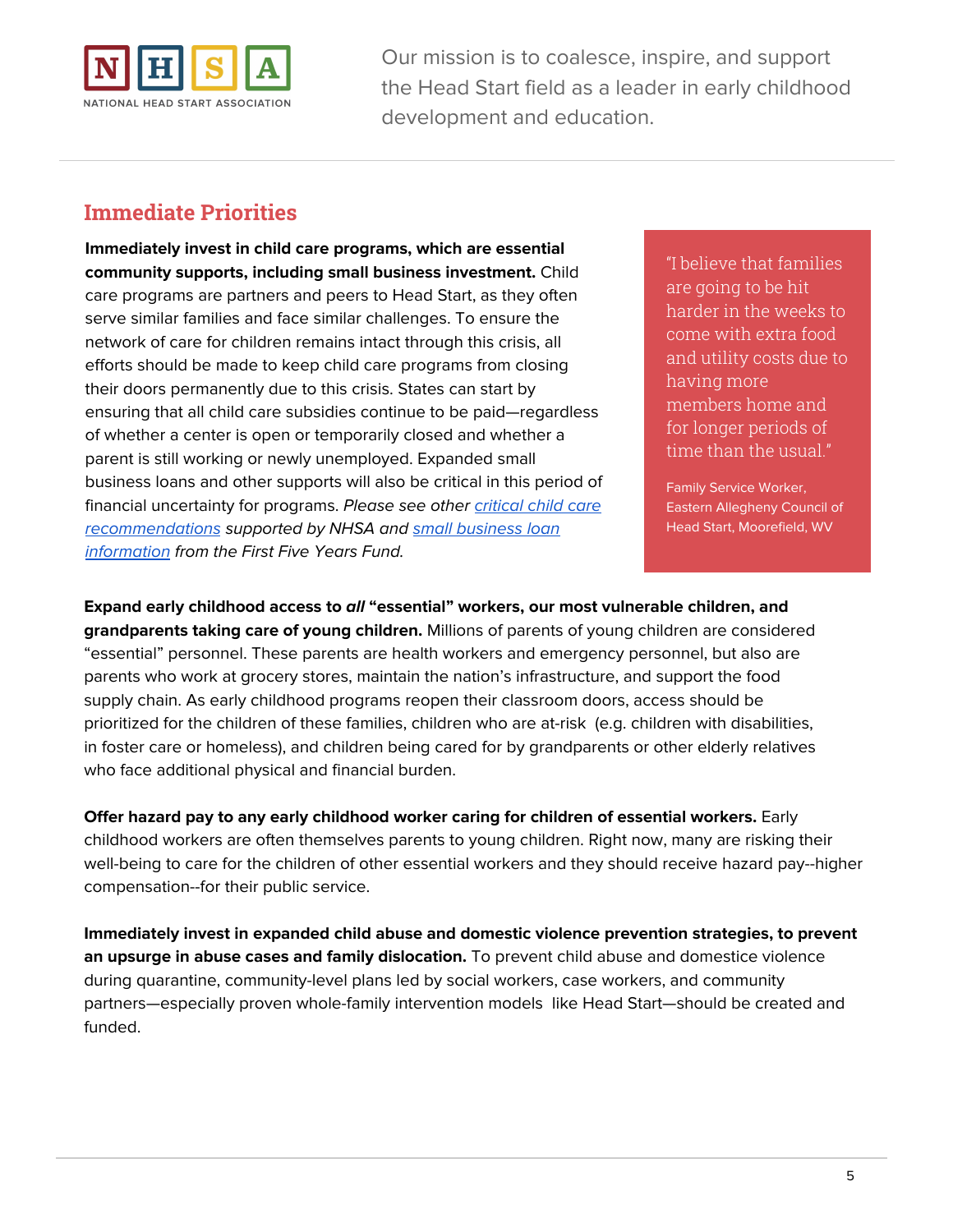

**Provide flexible funding to early childhood and home visiting programs to support the purchase of food, diapers, formula, and other essential needs for pregnant women, children and families.** Families are struggling with basic needs. Additional resources for essential supplies are critical inputs into their proper growth and development. Early childhood and home visiting programs are trusted by families and among the most efficient ways to deliver support for basic needs.

**Take full advantage of flexibility in the Child and Adult Care Food Program and expanded SNAP benefits to address food insecurity.** The U.S. Department of Agriculture has offered significant flexibility to facilitate the distribution of food through early childhood programs and to allow states to expand SNAP. All states should take advantage of this and streamline the approval process for programs to participate.

**Make immediate equity investments in technology in early childhood programs, personal family technology and internet access to close the digital and resource gaps that lead to inequities in remote learning.** Early childhood programs need new technologies to meet rising demands. Young children in poverty often lack access to personal technology and families often face strict limits on data. Investments in programs and family data plans, phones, computers and other personal technology are necessary to facilitate remote learning equity. States should also invest now to close digital and resource gaps in libraries and other community spaces to help address this crisis in the medium- and long-term.

**Expand community outreach to at-risk families about new flexibilities in Medicaid, Temporary Assistance for Needy Families, and other safety net programs.** New federal policies offer additional flexibilities to maintain and expand health and income support. These flexibilities are critical to ensuring more families do not lose these life-saving supports and families that need them anew can access them. Expanded education and outreach are needed to ensure families know and access these benefits including in Spanish and a myriad of other languages. Targeted, community-level outreach and education is especially critical for families with young children, who are living with elevated levels of stress.

**Expand state-level income and rental housing supports that help families weather economic dislocation.** Federal stimulus checks will help low-income families, but additional state-level income support will be critical. Each state and community is facing unique economic circumstances and state policy allows for a more tailored economic policy response. Rental support will especially be needed as bills come due.

**Expand virtual mental health and substance use support within communities and within early childhood settings, while promoting parity in treatment in health systems.** Adult and childhood trauma will rise given the unprecedented spike in unemployment, social isolation, food insecurity, health concerns, and other traumatic experiences. Young children are among the most vulnerable, but also among those most capable of recovery if given access to treatment. Expanded screenings, hotline support, new grant programs, and pay parity for substance use and mental health are needed to address rising needs.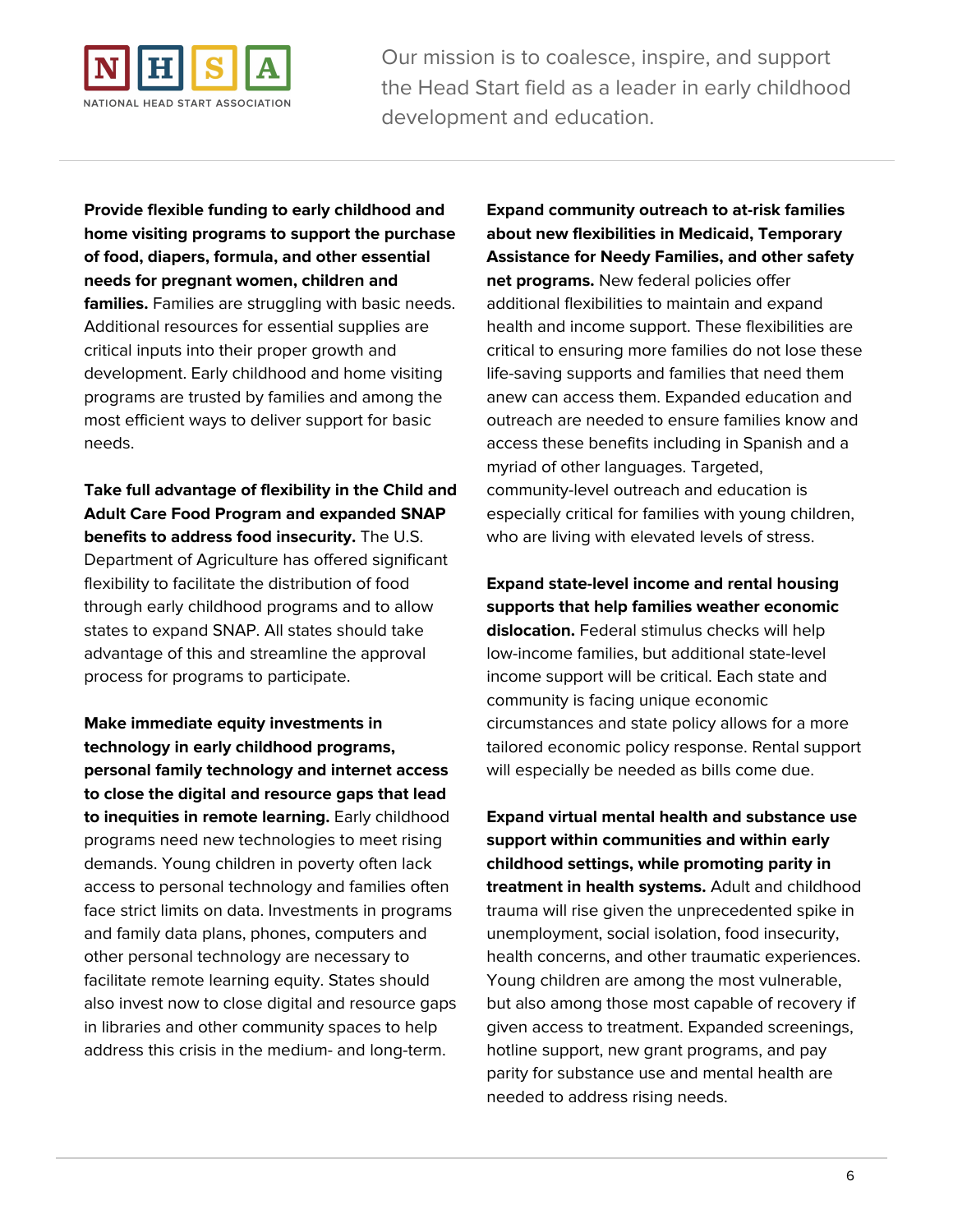

# **Emerging Priorities**

**Expand summer learning and family support initiatives, as well as kindergarten transition activities, through formal public school and Head Start partnerships.** The federal government's recent commitment to invest in Head Start summer learning will reach only a fraction of vulnerable children and transitions to kindergarten have been disrupted for most children. Head Start and public school partnerships, as well as transition support for pre-K-aged children, are especially needed in the coming summer months. States can build on federal requirements and target high-need populations.

**As soon as safe and feasible, reopen parks, playgrounds and other physical activity spaces as community hubs.** Children learn through play. They achieve wellness through play. They recover through play. As soon as safe and feasible from a public health perspective, parks, playgrounds and other public spaces should be reopened and invested in as family and community hubs. This is one of the most cost-effective and scalable early childhood and family wellness interventions available.

**Expand coordinated (and tele and web) enrollment into Head Start, state pre-K and child care to ensure vulnerable children get access to the right setting.** Due to the COVID-19 pandemic, families are generally less accessible to early childhood program outreach efforts. Disruptions to enrollment processes for Head Start, child care, and state pre-K programs means families will be less informed and more challenging to enroll. State investments in coordinated enrollment, including via phone and web tools, and waivers of signature and income and employment verification, will be essential. Related Preschool Development Grant (PDG) work in states should be accelerated or expanded.

**Invest in trauma, grief and infant and toddler mental health resources, training and support for early childhood staff.** Children are dealing with increased anxiety and fear that will need to be addressed when programs reopen. Expanded state investments in Infant, Toddler and Early Childhood Mental Health consultants and resources will be invaluable to all parts of state early childhood systems as we move forward in a time of uncertainty to support overwhelmed teachers, staff, children, and families.

"There will be major heightened reports of trauma from children upon return. Money will need to be devoted to training of trauma and helping children acclimate to their environment again."

Shana Shippee, Lead Teacher, Berkshire County Head Start, North Adams, MA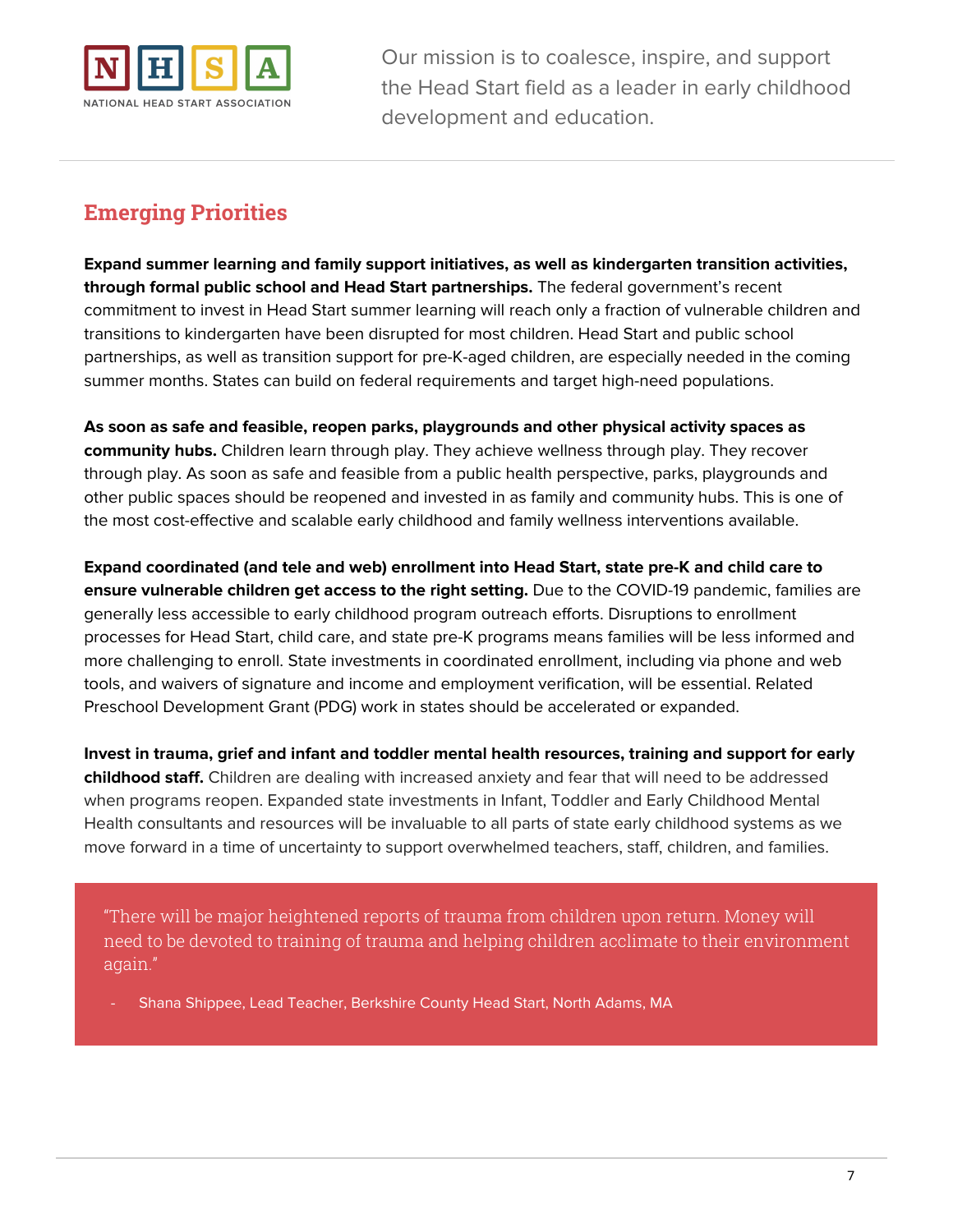

### **Recovery and Resilience Priorities**

**Invest in state funding for Head Start and Early Head Start.** Fourteen states currently invest directly in Head Start and/or Early Head Start to serve more families and children from birth through age five from at-risk backgrounds. Collectively, these states invest over \$400 million each budget cycle. Learn more about this [growing](https://www.nhsa.org/files/state_investments_in_head_start.pdf) trend in a recent NHSA **[issue](https://www.nhsa.org/files/state_investments_in_head_start.pdf) brief.** Expanded access to Head Start will be critical as early childhood systems recover. Head Start programs are federally-funded, resilient, and ready to serve.

#### **Expand early childhood workforce compensation, benefits and**

**scholarship support.** Already living on the economic margins, half of the nation's early childhood educators are expected to face unemployment due to this crisis. Staff recruitment and retention was already a challenge for early childhood programs. As the early childhood system recovers, invest in teachers,and staff through enhanced pay in state pre-K programs, enhanced child care subsidy tied to staff training and compensation, educational scholarships, and other policy options.

**Clarify early education policies during emergencies, with a focus on supporting at-risk children and families.** This will not be the last pandemic or health emergency to disrupt early childhood education. Fortunately, this crisis is yielding lessons. States should codify the best lessons, including the need to pay early childhood staff and programs during emergencies, invest in health and wellness practices in programs, have plans in place to care for large numbers of essential workers and ensure supports for our most at-risk and vulnerable families through Head Start and a network of other community partners.

"Head Start is an amazing program; some of us have been here for 18 years. I just hope that staff continues to be able to stay on and be here for the children when they return. The continuity is so important with the children at this young age and when you add the stress of the epidemic to it all, they need some "normalcy" when they return."

Janet Dunbar, Early Head Start teacher, Backer Center, Punta Gorda, FL

#### **Take Action With Us:**

State policymakers--Governors, state agency leads and state policymakers--should review these priorities, enact those changes that buttress their state's at-risk families and partner with community-embedded Head Start programs on implementation.